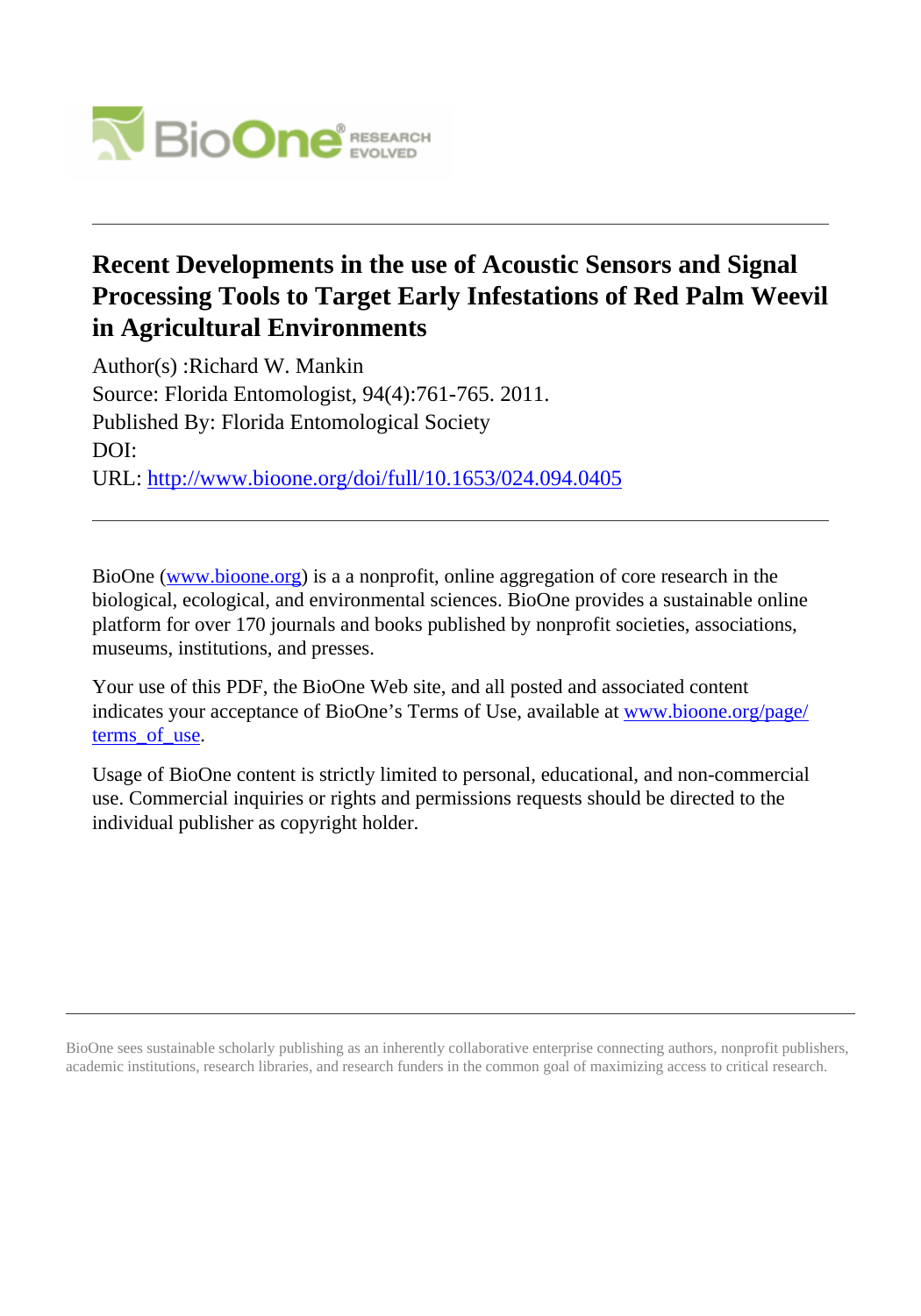## RECENT DEVELOPMENTS IN THE USE OF ACOUSTIC SENSORS AND SIGNAL PROCESSING TOOLS TO TARGET EARLY INFESTATIONS OF RED PALM WEEVIL IN AGRICULTURAL ENVIRONMENTS<sup>1</sup>

RICHARD W. MANKIN

U.S. Department of Agriculture, Agriculture Research Service, Center for Medical, Agricultural, and Veterinary Entomology, Gainesville, FL, USA

1 Presented verbally at The Challenge, Red Palm Weevil, Workshop, March 29-31, 2010, Riyadh, Saudi Arabia

#### **ABSTRACT**

Much of the damage caused by red palm weevil larvae to date palms, ornamental palms, and palm offshoots could be mitigated by early detection and treatment of infestations. Acoustic technology has potential to enable early detection, but the short, high-frequency sound impulses produced by red palm weevil larvae can be difficult to distinguish from certain similar sounds produced by other insects or small animals, or by wind-induced tapping noises. Considerable research has been conducted to develop instruments and signal processing software that selectively amplify insect-produced sounds and identify signal features that distinguish sounds produced by a particular target insect from those produced by other causes. Progress has been made in identifying unique spectral and temporal patterns in the sounds produced by larvae during movement and feeding activities. This report describes some of the new instrumentation and signal analyses available for early, reliable detection of red palm weevil larvae in groves and greenhouses.

Key Words: *Rhynchophorus ferrugineus*, acoustic detection, invasive species

## RESUMEN

Gran parte de los daños causados por las larvas del gorgojo rojo de las palmas a las palmeras dátiles, palmas ornamentales y los retoños de palmas podrían ser mitigados mediante la detección temprana y el tratamiento de las infestaciones. La tecnología acústica tiene el potencial de permitir la detección temprana, pero los impulsos cortos de alta frecuencia de sonido producidas por las larvas del gorgojo rojo de las palmas pueden ser difíciles de distinguir de ciertos sonidos similares producidos por otros insectos o animales pequeños o los toques de sonido producidos por el viento. Se han realizado muchas investigaciones para desarrollar instrumentos y software (programas de computadora) de procesamiento de señales que amplifican selectivamente los sonidos producidos por insectos e identificar las características de las señales que distingue a los sonidos producidos por el insecto clave en particular de los producidos por otras causas. Se ha avanzado en la identificación de patrones espectrales y temporales únicos de los sonidos producidos por las larvas durante las actividades de movimiento y la alimentación. Este informe describe algunos de los nuevos instrumentos y análisis de señales para la detección temprana y fiable de las larvas del gorgojo rojo de las palmas en las plantaciones e invernaderos.

The red palm weevil, *Rhynchophorus ferrugineus* (Olivier), has caused considerable economic loss to date palms, *Phoenix dactylifera* L., since the 1980s in the Middle East (Mukhtar et al. 2011). The larvae penetrate the palm tree trunks after hatching in soft, injured, or protected areas of the trees, creating cavities and tunnels that weaken its structure and reduce transfer of nutrients and water between the root system and crown. The hidden larvae usually remain undetected until they cause considerable damage. Undetected larvae can be transported within and between different agricultural regions inadvertently; consequently, improved methods of early detection would be greatly beneficial for control and reduction in the spread of these pests.

Larvae produce sounds as they move and feed within the palm tree trunk and stem. Several researchers, including von Laar (2002), Hetzroni et al. (2004a, b), Al-Manie & Alkanhal (2005), and Siriwardena et al. (2010) have determined that currently available insect detection instrumentation, including the Laar TCE 1 detector (Benedikt von Laar; Inc., Klein Gornow, Germany), the Larven Lauscher (NIR-Service, Bad Vilbel, Germany), the AED-2000 (AEC, Inc., Fair Oaks, California), as well as customized devices and general-purpose accelerometers can provide early detection of larvae in palm shoots and trees (Mankin et al. 2011). However, acoustic technology has not yet come into general use for detection of *R. ferrugineus* larvae, partly because of in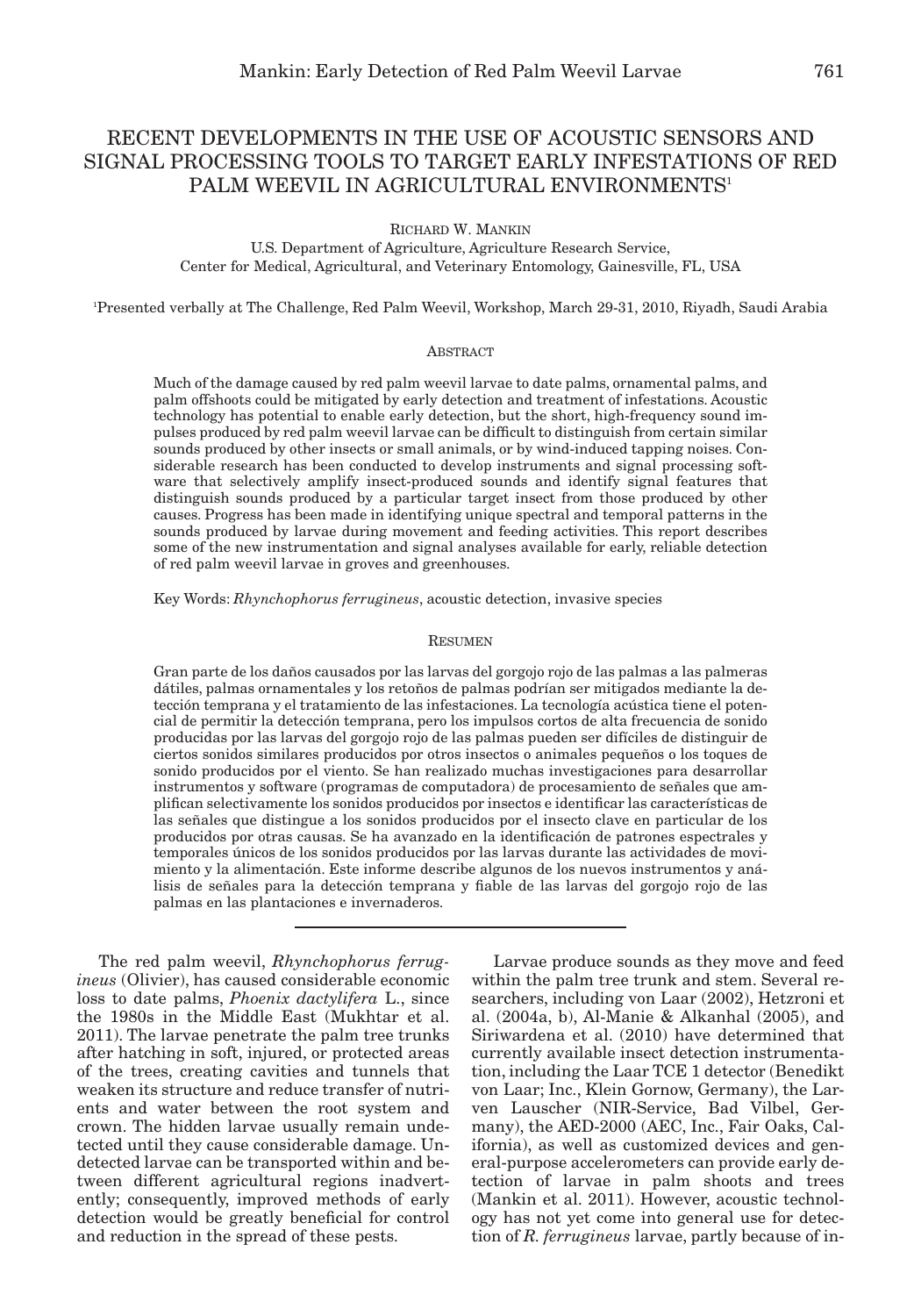strumentation costs, training needs, and traditional agricultural practices. In addition, background noise (Mankin et al. 2008b; Potamitis et al. 2009; Mankin & Moore 2010), as well as internal sounds within the tree itself (e.g., Fukuda et al. 2007), can interfere with precise identification of insect larval signals in trees. However, although other methods of early detection have been tested, some of which including pheromone traps have come into general use (Faleiro & Kumar 2008), each of these also has suffered from logistic and implementation issues (Mukhtar et al. 2011). Consequently developmental efforts to overcome the known deficiencies of insect acoustic detection technology have continued. Here we consider some of the signal processing analyses that have been developed to improve the reliability of detecting insect pests in groves and greenhouses, and which have potential for use in automated detection instruments.

## Spectral and Spatial Filtering

Much of the unwanted background noise in agricultural environments occurs over periods of 10 s or longer. Typically the background noise has peak energy at relatively low frequencies, below 1 kHz, and its source usually is somewhat distant from the tree to which the sensor is attached. In contrast, *R. ferrugineus* larval sound impulses are 3 to 50 ms in duration and have peak frequencies in the range of 1 to 3.8 kHz (Fig. 1, and see also Al-Manie & Alkanhal 2005; Mankin et al. 2008a; Potamitis et al. 2009). The signals in Fig. 1, for example, were recorded from a 4th-instar (ca. 90 mg) larva in a palm tree using a Larven Lauscher sensor by procedures described in Mankin et al. (2008a). The spectrogram was constructed in Raven (Charif et al. 2008) from 1024-



Fig. 1. Oscillogram and spectrogram of red palm weevil (RPW) sound-impulses (impulses in dotted boxes).

point (23.2-ms) time slices with 50% overlap. Computers can be trained to discard low-frequency, long-duration signals, and to focus instead on groups (bursts) of short impulses (Mankin et al. 2011). The extent of filtering necessary in a given agricultural environment depends on the nature and intensity of the background noise. Filtering has been effective at frequencies as low as 200 Hz (Mankin et al. 2008b), and as high as 2000 Hz (Potamitis et al. 2009). After filtering, signals that remain above a background amplitude threshold for longer than 50-100 ms typically are discarded.

Signals from *R. ferrugineus* larvae attenuate rapidly within a palm tree and high-frequency signals attenuate more rapidly than low-frequency signals (Mankin et al. 2000); consequently, two sensors spaced several cm apart may detect signals of different frequencies and amplitudes from the same larval infestation. This enables the use of high-pass filters to eliminate much of the background noise, and if multiple sensors are used simultaneously, the signals from one can be subtracted from the other to extract distant noise before other signal processing is conducted (e.g., Aubin et al. 2000). In surveys of potential infestations in trees, experienced listeners often sample at multiple locations in the tree (Mankin & Moore 2010; Siriwardena et al. 2011; Mankin et al. 2011). Signals recorded from *R. ferrugineus* larvae at distances of 0.5, 1, and 4 m are notably different, for example, due to the reduction in detectability of high-frequency signals at greater distances from the larvae (Mankin et al. 2011), and instructive samples of such recordings have been copied onto IPods for use in training scouts to discriminate signals of the targeted larvae from other insects and general background noise. Similarly, small larvae are likely to produce lower-frequency and lower-amplitude signals than large larvae (Mankin et al. 2011).

## Acoustic Spectrum Features

Considerable improvement in signal-noise discrimination can be obtained by separating individual insect-produced impulses as independent events, computing several spectral features of each impulse, and then comparing the spectral features with expected values (Mankin et al. 2000; Potamitis et al. 2009; Hussein et al. 2009). Usually the spectral features are normalized before the comparisons are performed. Several spectral features have proven useful for purposes of discrimination, including the Fourier transform (Mankin et al. 2000; Hetzroni et al. 2004a, b), the dominant harmonic (Potamitis et al. 2009), and linear frequency cespstral coefficients (Pinhas et al. 2008; Potamitis et al. 2009). In Fig. 2, for example, a profile is constructed as a mean of three spectra of sound impulses produced by 0.36-mg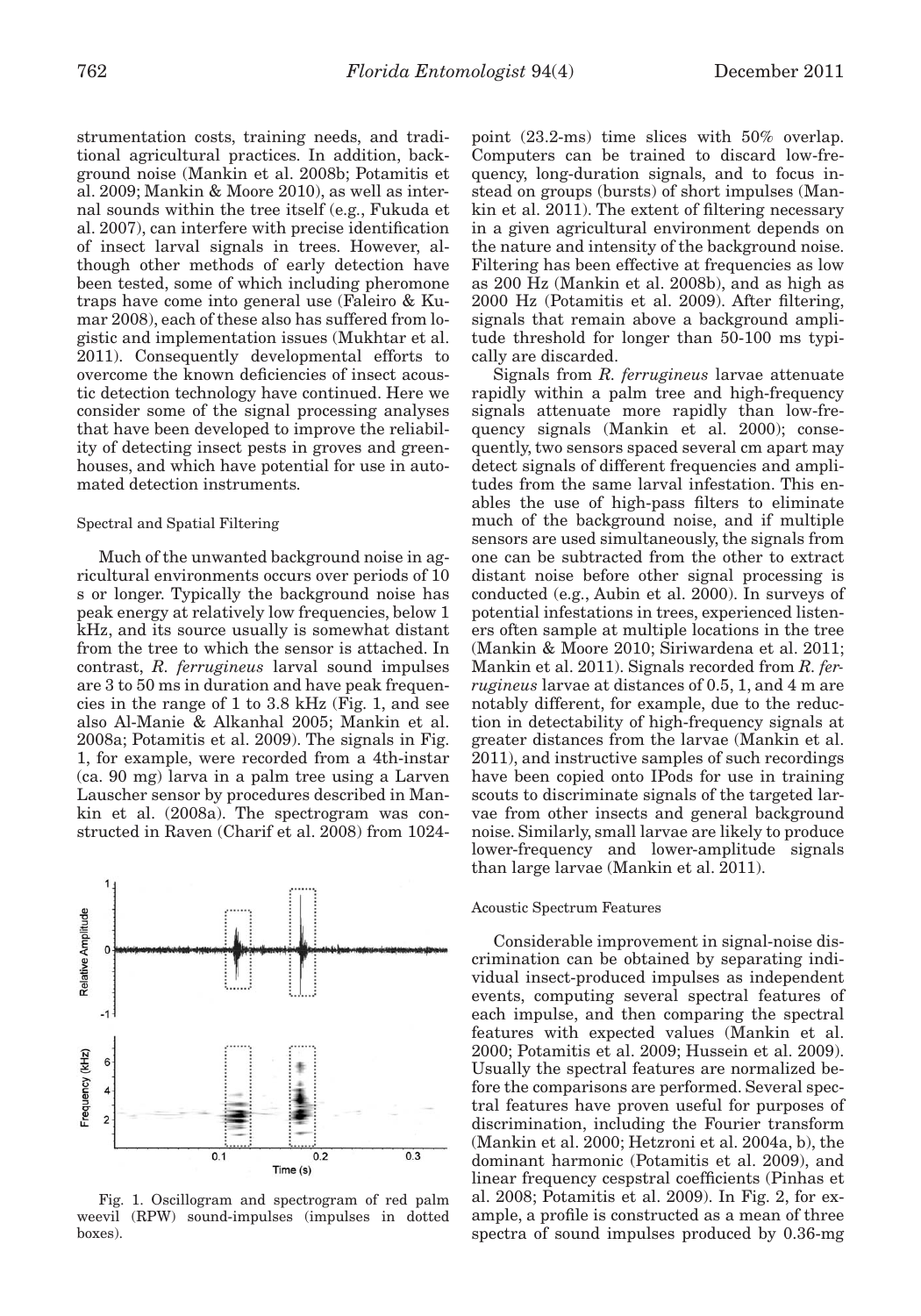

Profile (solid line) constructed as mean of 3 RPW spectra (dotted, dashed, dash-dot-dot lines)

Fig. 2. Example of a spectral profile calculated as the mean spectrum from three individual red palm weevil (RPW) larval sounds (impulses marked in dotted, dashed, and dash-dot-dot ovals).

RPW larva in a sugarcane section and recorded using the Larven Lausher sensor by methods described in Mankin et al. (2008a). Using such profiles, it is possible to determine whether each individual impulse in a recording matches sufficiently with known insect sounds or if it should be discarded.

Various other methods have been used to cluster together features of insect-produced signals and discriminate them from background noise features, including several used in speech recognition (e.g., Bimbot et al. 2004), such as vector quantization (Pinhas et al. 2008) and Gaussian mixture modeling (Pinhas et al. 2008; Potamitis et al. 2009). It can be anticipated that signal processing programs will be available soon that enable researchers and scouts to choose among multiple signal discrimination methods to optimize the reliability of identifying their target insects. In addition, the reliability of detection can be improved by incorporating temporal pattern features in to the analyses (see below).

Acoustic Temporal Pattern Features

Many cryptic insects that move and feed in trees (von Laar 2002; Mankin et al. 2008a, b, 2010) or soil (Mankin et al. 2000; Mankin et al. 2009) have behavioral patterns with regularities that can be identified by listeners. The patterns usually do not have sufficient regularity to be characterized reliably by computer programs, but several studies have found that the insect-produced signals can be identified by computer as bursts of impulses separated by quiet intervals of 0.25 s or more (Mankin et al. 2008b; 2009). The number of sound impulses in a burst varies with the behavior, but a typical locomotory or feeding movement produces at least six impulses, and often can produce as many as 50-200 impulses. These regularities can be used as signal features to distinguish a target insect from other insects or background sounds. The temporal regularities are most easily identified when the insect is large and active, e.g., with *R. ferrugineus* larvae > 0.27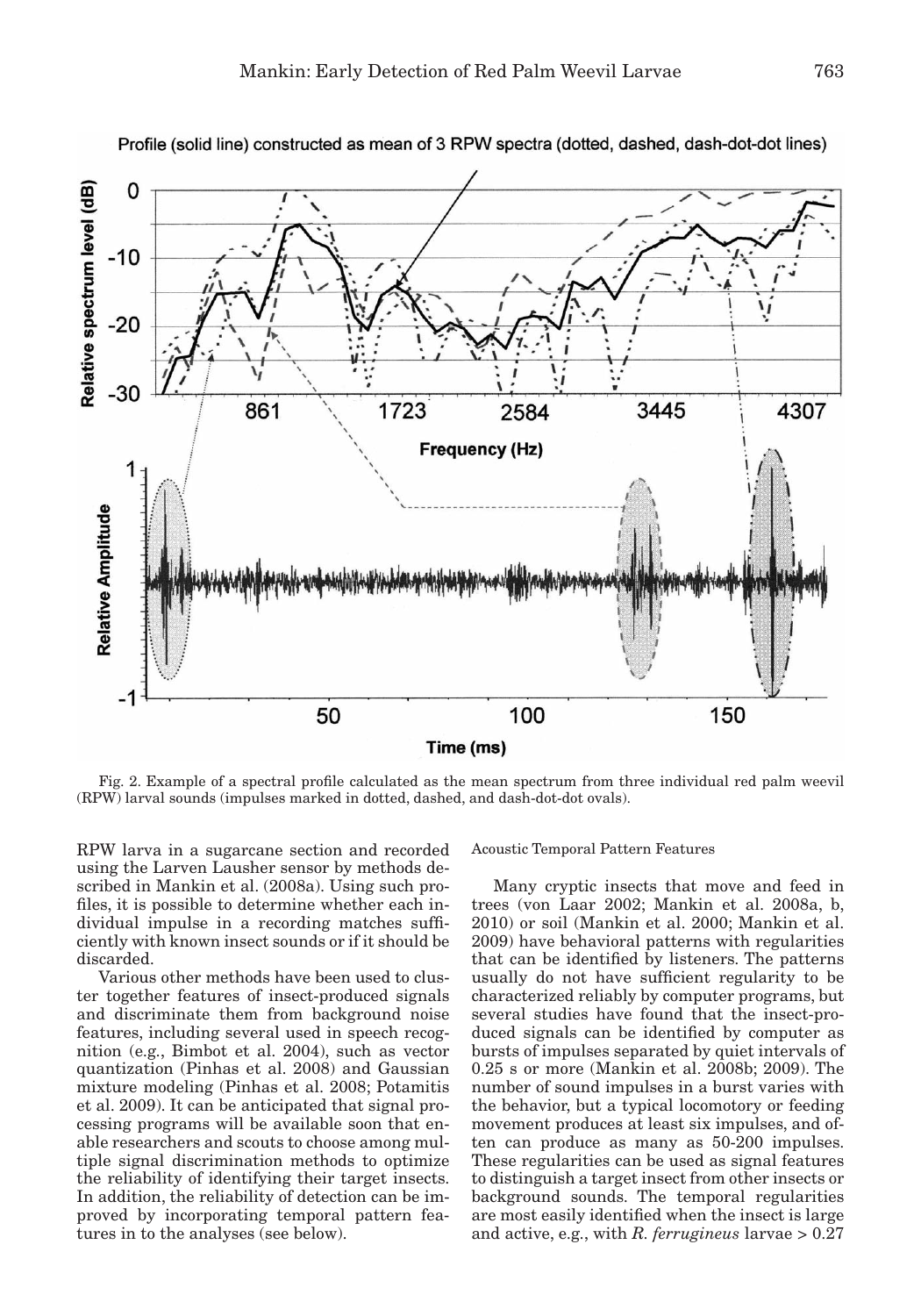gm (Mankin et al. 2008a). The incorporation of bursts as a signal feature in signal processing enables discarding of wind-induced tapping noises and other background sounds that have the same spectral characteristics as insect-produced sounds but typically are very brief or very long in duration (Mankin et al. 2009; Mankin & Moore 2010). These features are somewhat independent of RPW larval size in that the correlation between the rate of bursts and larval weight is not significant, and neither is the correlation between the rate of impulses and larval weight (Mankin et al. 2008a). Similar results were found for larvae of another wood-boring insect, *Agrilus planipennis* Fairmaire (Ulyshen et al. 2011).

## Automated Machine Learning

Although signal processing programs have steadily improved in their capability to identify spectral and temporal patterns that distinguish targeted insect pests from other animals and general background noises, the human listener remains significantly better in successful discriminating pest insect sounds. Listeners can identify the sounds of larvae tearing wood fibers (Mankin et al. 2008b), the sounds of larvae moving in their feeding chambers (von Laar 2002; Mankin et al. 2009), and even occasional sounds of digestion (von Laar 2002), but signal processing tools are not yet available to perform such tasks. One potential approach is to train a computer program to teach itself the temporal patterns of typical insect scraping, feeding, or locomotory activities. Two approaches that appear particularly promising for insect detection include hierarchical temporal memory models (Hawkins 2004) and hierarchical sequential memory models (Jones 2009; Schwartz & Jones 2009). Both methods are under vigorous development and have a variety of potential applications above and beyond their insect detection applications. A rudimentary hierarchical sequential memory model was used to distinguish flying male and female Mediterranean fruit flies in an anechoic chamber, but until now, it has had only limited success in field environments (Mankin et al. 2006).

Incorporation of Acoustic Technology into Quarantine, Eradication, and Management Programs

In regions where *R. ferrugineus* is well established, management is accomplished through mass-trapping of adults, sanitation, physical and chemical treatment of wounds, and chipping, burning, or otherwise disposing of palms observed to be infested with larvae (Faleiro & Kumar 2008). The use of acoustic technology enables improved detection of larvae (Siriwardena et al. 2010) and targeting of infested trees. This is even more important in the late stages of an eradication or quarantine program when the likelihood of adult trapping or visual observation of larvae is small. Once purchased or constructed, an acoustic instrument has a 5-10-year lifetime or more, based on experience with six systems used by the author, and is likely to pay back its original cost through improvements in timeliness and targeting capability.

#### ACKNOWLEDGMENTS

Saudi Arabia Basic Industries Corporation provided funding for the red palm weevil workshop. The use of trade, firm, or corporation names in this publication is for the information and convenience of the reader. Such use does not constitute an official endorsement or approval by the United States Department of Agriculture of any product or service to the exclusion of others that may be suitable.

## REFERENCES CITED

- AL-MANIE, M. A., AND ALKANHAL, M. I. 2005. Acoustic detection of the red date palm weevil. World Academy of Science, Engineering and Technology 2: 160-163.
- AUBIN, T., RYBAK, F., AND MOULIN, B. 2000. A simple method for recording low-amplitude sounds. Application to the study of the courtship song of the fruit fly *Drosophila melanogaster*. Bioacoustics 11: 51-67.
- BIMBOT, F., BONASTRE, J. F., FREDOUILLE, C., GRAVIER, G., MAGRIN-CHAGNOLLEU, I., MEIGNEIR, S., MERLIN, T., ORTEGA-GARCIA, J., PETROVSKA-DELACRÉTAZ, D., AND REYNOLDS, D. A. 2004. A tutorial on text-independent speaker verification. Eurasip. J.Appl. Signal Processing 2004, 430-451.
- CHARIF, R. A., WAACK, A. M., AND STRICKMAN, L. M. 2008. Raven Pro 1.3 user's manual. Cornell Laboratory of Ornithology, Ithaca, New York.
- FALEIRO, J. R., AND KUMAR, J. A. 2008. A rapid decision sampling plan for implementing area-wide management of the red palm weevil, *Rhynchophorus ferrugineus*, in coconut plantations of India. J. Insect Sci. 8: 15.
- FUKUDA, K., UTSUZAWA, S., AND SAKAUE, D. 2007. Correlation between acoustic emission, water status and xylem embolism in pine wilt disease. Tree Physiol. 27: 969-976.
- HETZRONI, A., MIZRACH, A., NAKACHE, Y, AND SOROKER, V. 2004a. Developing spectral model to monitor activity of red palm weevil. Alon Hanotea 58: 466-469.
- HETZRONI, A., MIZRACH, A., NAKACHE, Y, AND SOROKER, V. 2004b. Spectral model for activity monitoring of red palm weevil. Paper No. 30-138A, Part III, p. 144 *In* 2004 CIGR International Conference, Beijing, China
- HUSSEIN, W. B., HUSSEIN, M. A., AND BECKER 2009. Application of the signal processing technology in the detection of red palm weevil, pp. 1597-1601 *In* Proc. 17th European Signal Processing Conference, August 24-28, Glasgow, Scotland.
- JONES, R. L. 2009. Hierarchical sequential memory model: pattern recognition and memorization. Internal Technical Memorandum. Sigma Space Corp.
- MANKIN, R. W., BRANDHORST-HUBBARD, J., FLANDERS, K. L., ZHANG, M., CROCKER, R. L., LAPOINTE, S. L., MCCOY, C. W., FISHER, J. R., AND WEAVER, D. K.